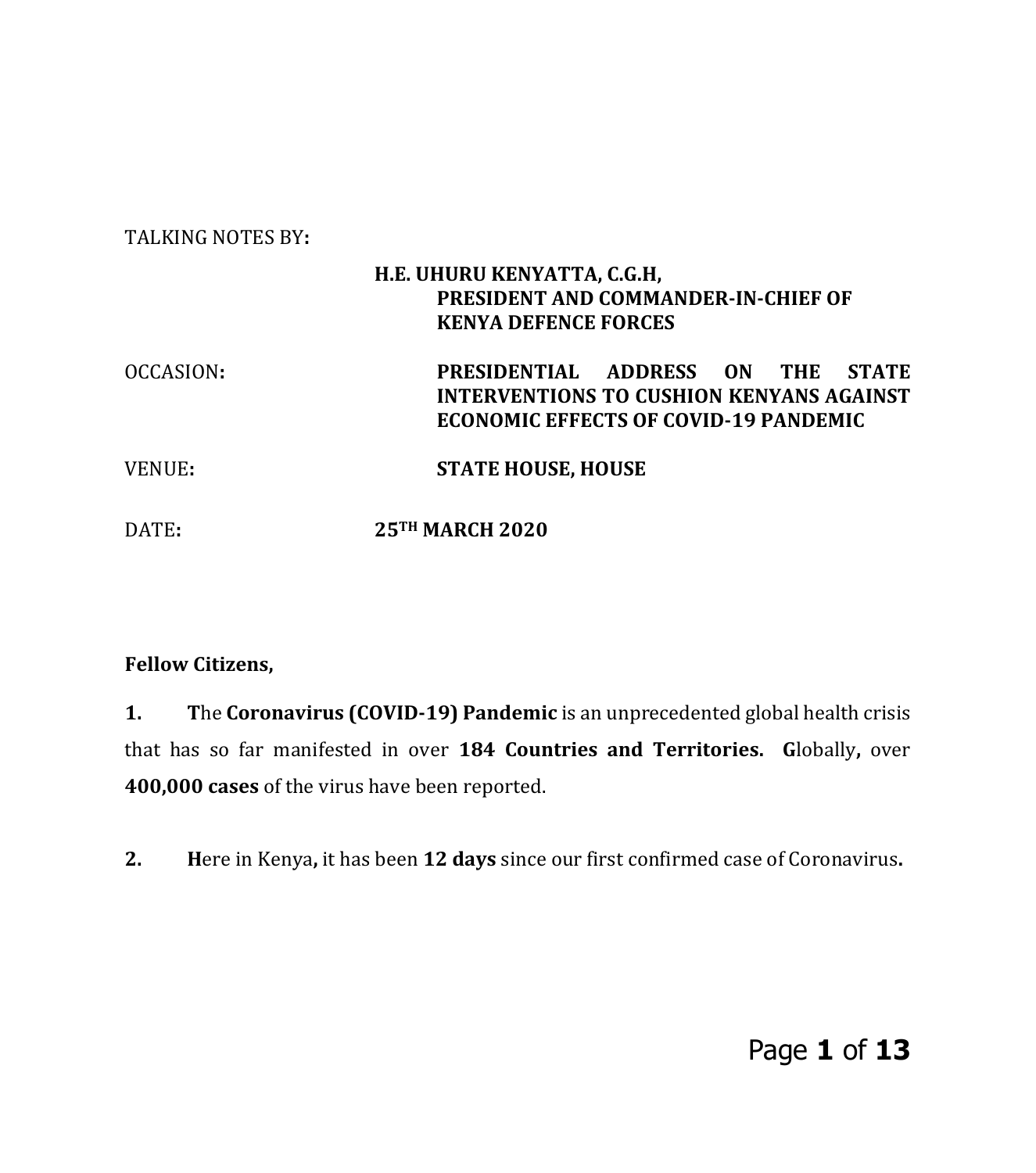**3. Our Nation's response** has been comprehensive and multi-faceted**;** with the Ministry of Health leading the charge by announcing policy measures and **behavioural protocols,** geared towards limiting the spread of this disease**.**

**4. T**hese policy measures and behavioural protocols continue to dramatically change our way of life**. A**dditionally**,** various State Agencies and Private Sector Entities have complemented our efforts by implementing further measures**,** which we appreciate and applaud**.**

### **Fellow Kenyans,**

**5. Y**esterday, **Kenya had 25 confirmed** cases of the Coronavirus**. T**oday**,** we have received confirmation of an additional **3 new cases,** bringing our national tally to **28 confirmed cases.** 

**6. A**midst this trend**,** I am pleased to announce that numerous other suspected cases have been found to be negative after rigorous testing**. More importantly,** we have today registered one recovery of the patients**. T**his is a clear indication that we can and we will beat the virus**.**

**7. M**any more persons**,** both Kenyans and Foreigners**,** remain under close monitoring under either self-quarantine or compulsory-quarantine**;** measures which we have taken to ensure the safety of all our People**.**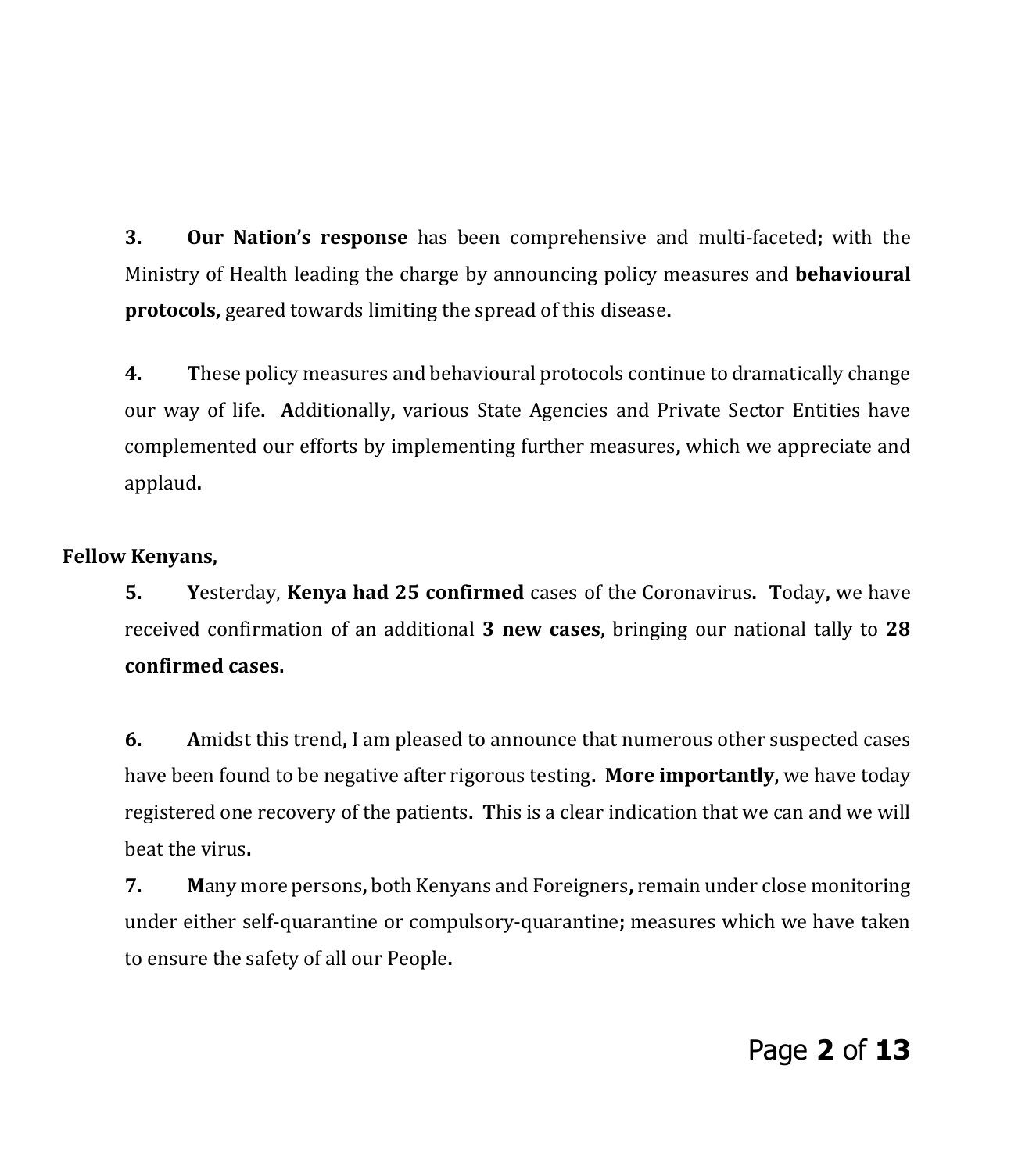**8. I** wish to assure you all that as a Government**,** at both the National and County Levels**,** we are implementing strict evaluation and monitoring protocol**,** designed to proactively seek out and test persons who may be carriers of this virus**.** 

**9. I** also wish to assure you all that we are continuously enhancing our testing and quarantine capacity on a day-to-day basis**,** as supported by our development partners and international organizations**. W**e are grateful to Kenya's friends like **Jack Ma,** who yesterday donated testing kits and other equipment's**.** 

### **10. We are and we will remain ahead of the curve.**

### **Fellow Kenyans,**

**11. I**n recognition of the extra-ordinary nature of this global tragedy and its enormous local effects**,** and conscious of the solemn duty of the Government to guarantee the enjoyment of social**,** civil and economic rights**;** my Administration has made and will continue to make targeted state interventions **to cushion every Kenyan from shocks arising from COVID-19.**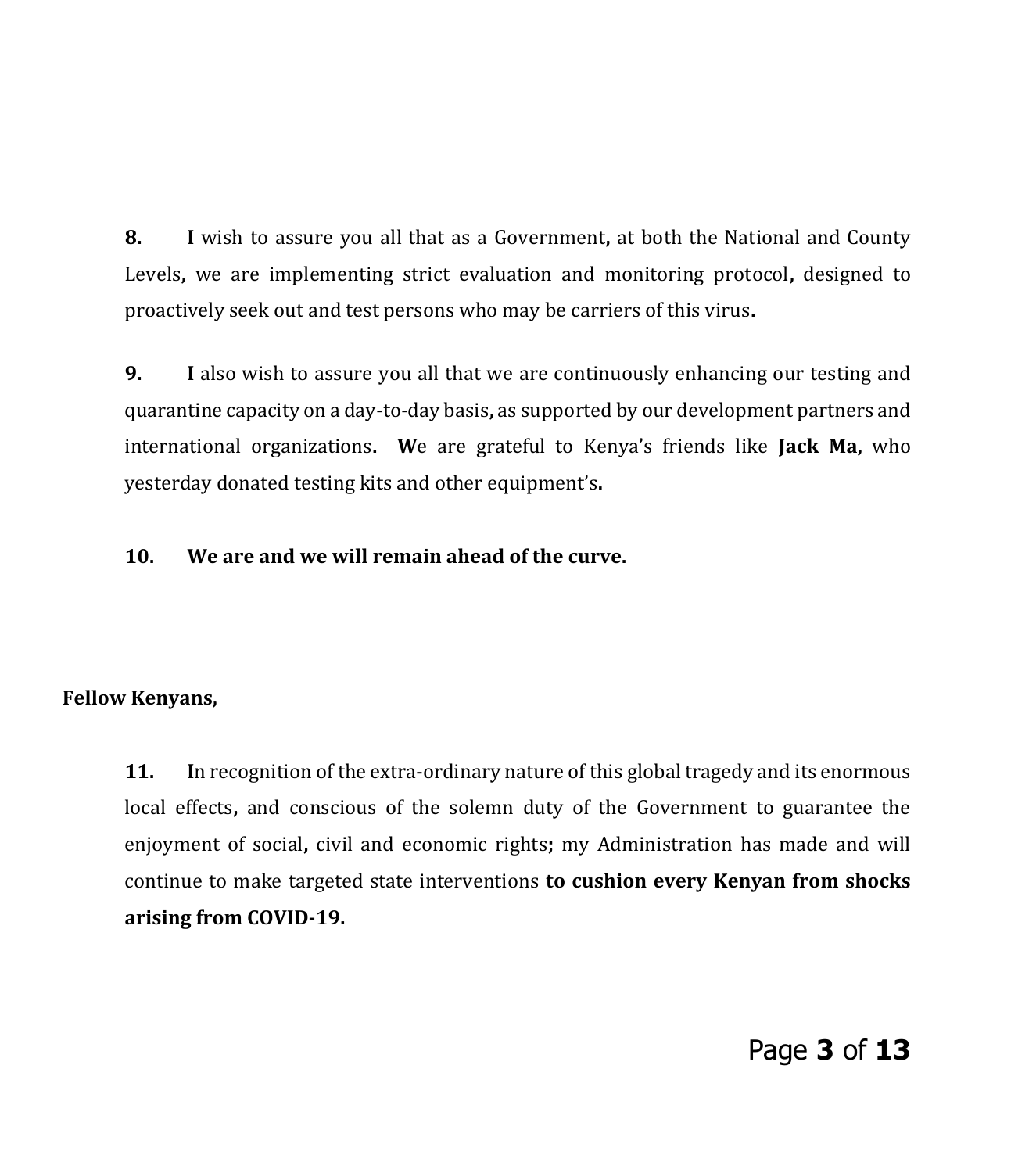**12. I** recognize the anxiety that this pandemic has caused millions of Kenyan families**;**  fearful of what the future may hold for them and their children**. A**nd the possibility of job losses and loss of income weighing heavily on their minds**.** 

**13. I**n order to protect jobs for our people and to provide some certainty for both employees and their employers**, I,** as your President**, ORDER** and **DIRECT** as follows**:**

- **13.1 T**hat the National Treasury implements the following **immediate reliefs and increase disposable income to the people of Kenya,** through**:**
- **I. 100 % Tax Relief** for persons earning gross monthly income of up to **Ksh. 24,000.**
- **II. R**eduction of Income Tax Rate *(Pay-As-You-Earn)* from **30% to 25%.**
- **III. R**eduction of Resident Income Tax (Corporation Tax) from **30% to 25%;**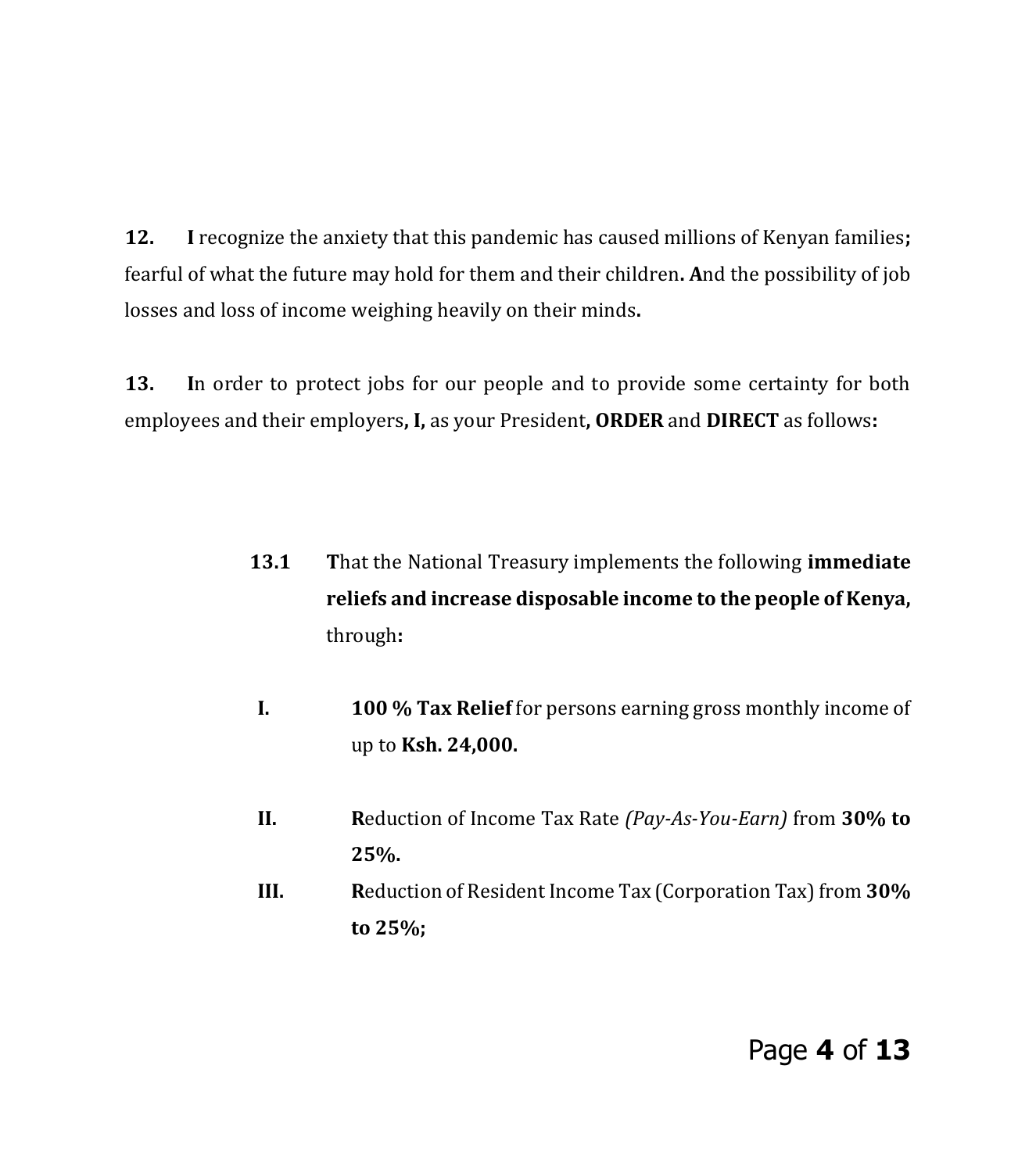**IV. R**eduction of the **turnover tax** rate from the current **3%** to **1% for all Micro, Small and Medium Enterprises** (MSMEs)**;** 

**V. Appropriation of** an additional **Ksh. 10 Billion** to the elderly**,**  orphans and other vulnerable members of our society through cash-transfers by the Ministry of Labour and Social Protection**,** to cushion them from the adverse economic effects of the COVID-19 pandemic**;** 

**VI. Temporary suspension of the listing with Credit Reference Bureaus (CRB)** of any person**,** Micro**,** Small and Medium Enterprises (MSMES) and corporate entities whose loan account fall overdue or is in arrears**,** effective **1st April, 2020.**

**1.** The National Treasury shall cause immediate reduction of the VAT from **16% to 14%, effective 1st April,2020;**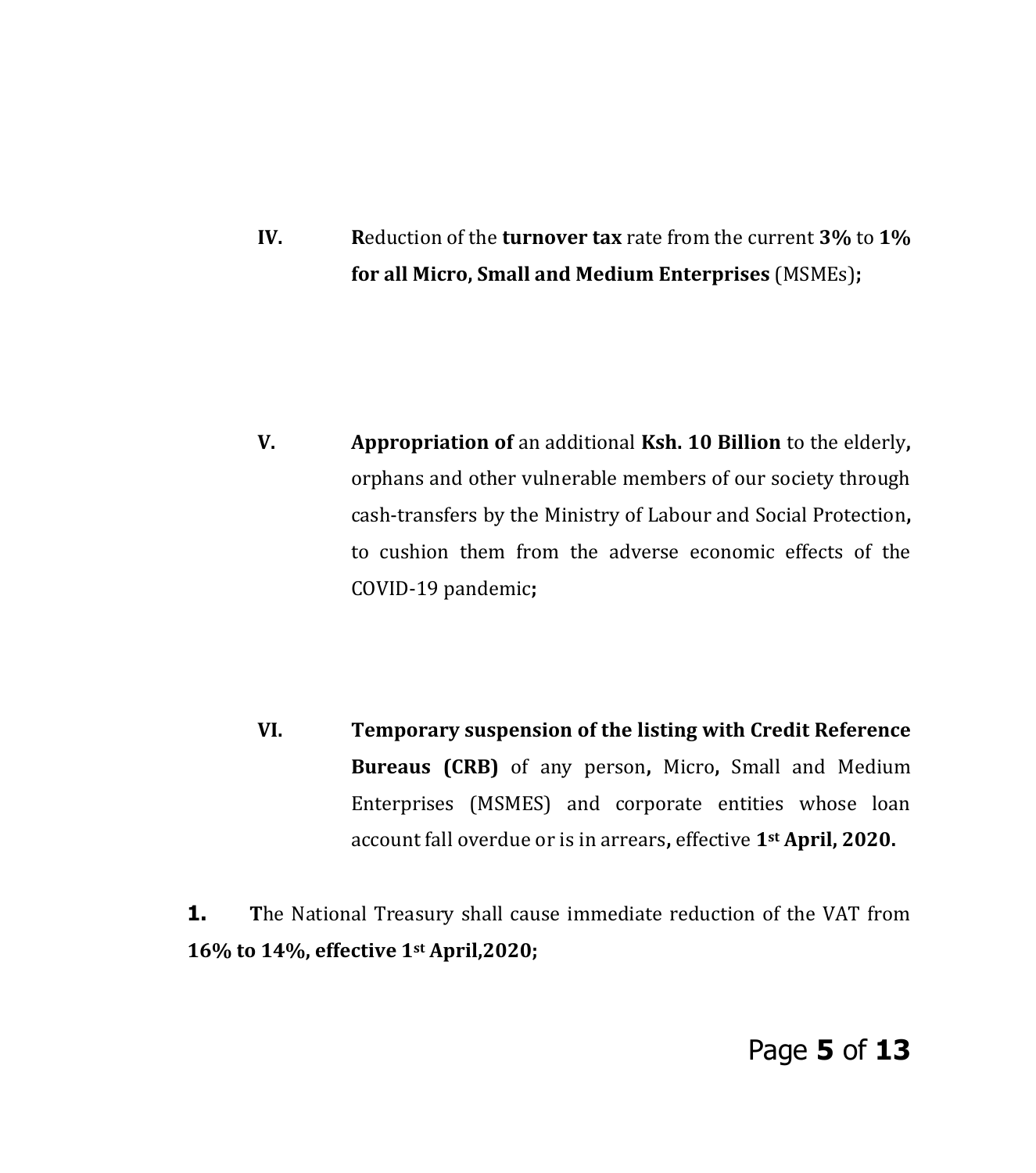**2. T**hat all Ministries **and** Departments shall cause the payment of at least of **Ksh. 13 Billion** of the verified pending bills, **within three weeks from the date hereof. S**imilarly**,** and to improve liquidity in the economy and ensure businesses remain afloat by enhancing their cash flows**,** the private sector is also encouraged to clear all outstanding payments among themselves**; within three weeks** from the date hereof**.**

**3. T**hat the **Kenya Revenue Authority** shall expedite the payment of all verified VAT refund claims amounting to **Ksh. 10 Billion** within **3 weeks;** or in the alternative**,** allow for offsetting of Withholding VAT**,** in order to improve cash flows for businesses**.** 

**4. T**hat Ksh**. 1.0 billion** from the **Universal Health Coverage** kitty**,** be immediately appropriated strictly towards the recruitment of additional health workers to support in the management of the spread of COVID-19**.** 

**5.1 I**n that regard**,** I further direct the Ministry of Health**,** the County Governments and the Public Service Commission to expedite the recruitment process**.** 

**5. I**n sharing the **burden occasioned** by the present global health pandemic**,** over the duration of the global crisis and commencing immediately**,** my

## Page **6** of **13**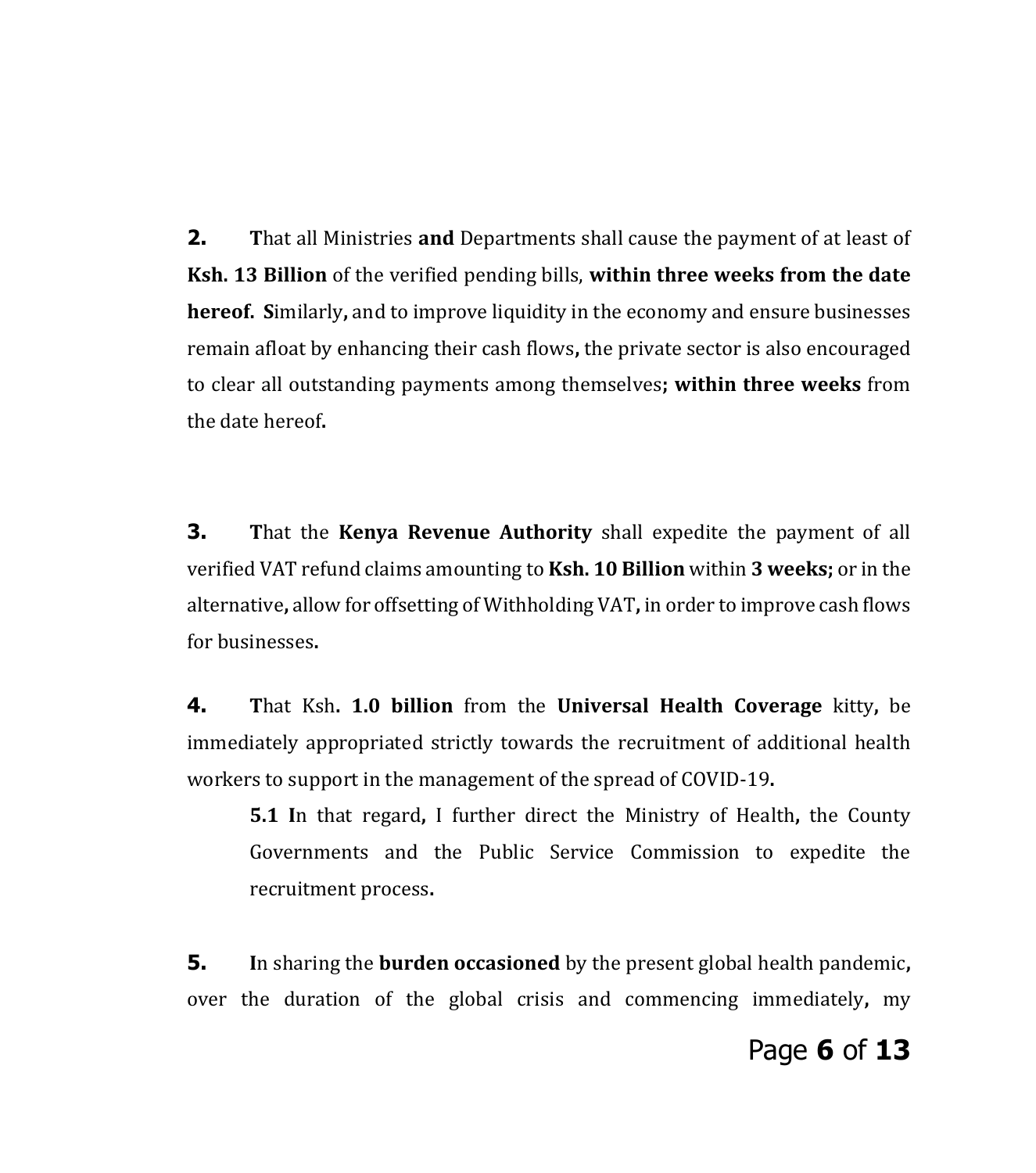Administration has offered a voluntary reduction in the salaries of the senior ranks of the **National Executive, as follows:**

- **VI.1 T**he President & Deputy President **80%;**
- **VI.2** Cabinet Secretaries **30%;**
- **VI.3** Chief Administrative Secretaries **30%;**
- **VI.4** Principal Secretaries **20%**

**6. I** call on the **other arms of Government and tiers of Government** to join us in this national endeavour**,** by making similar voluntary reductions**;** which will **free-up monies to combat this pandemic.**

**7.** Further to the guidelines issued encouraging State Agencies to establish and implement frameworks for staff to work from home**;**

**8.1 I** hereby order and direct that all State and Public Officers with preexisting medical conditions and/or aged **58 years** and above**,** serving in **Job Group S** and below or their equivalents**,** take leave or forthwith work from home**,** 

excluding personnel in the security sector and other essential services as outlined in the circular issued to the Public Service on **16th March, 2020.**

**Fellow Kenyans,**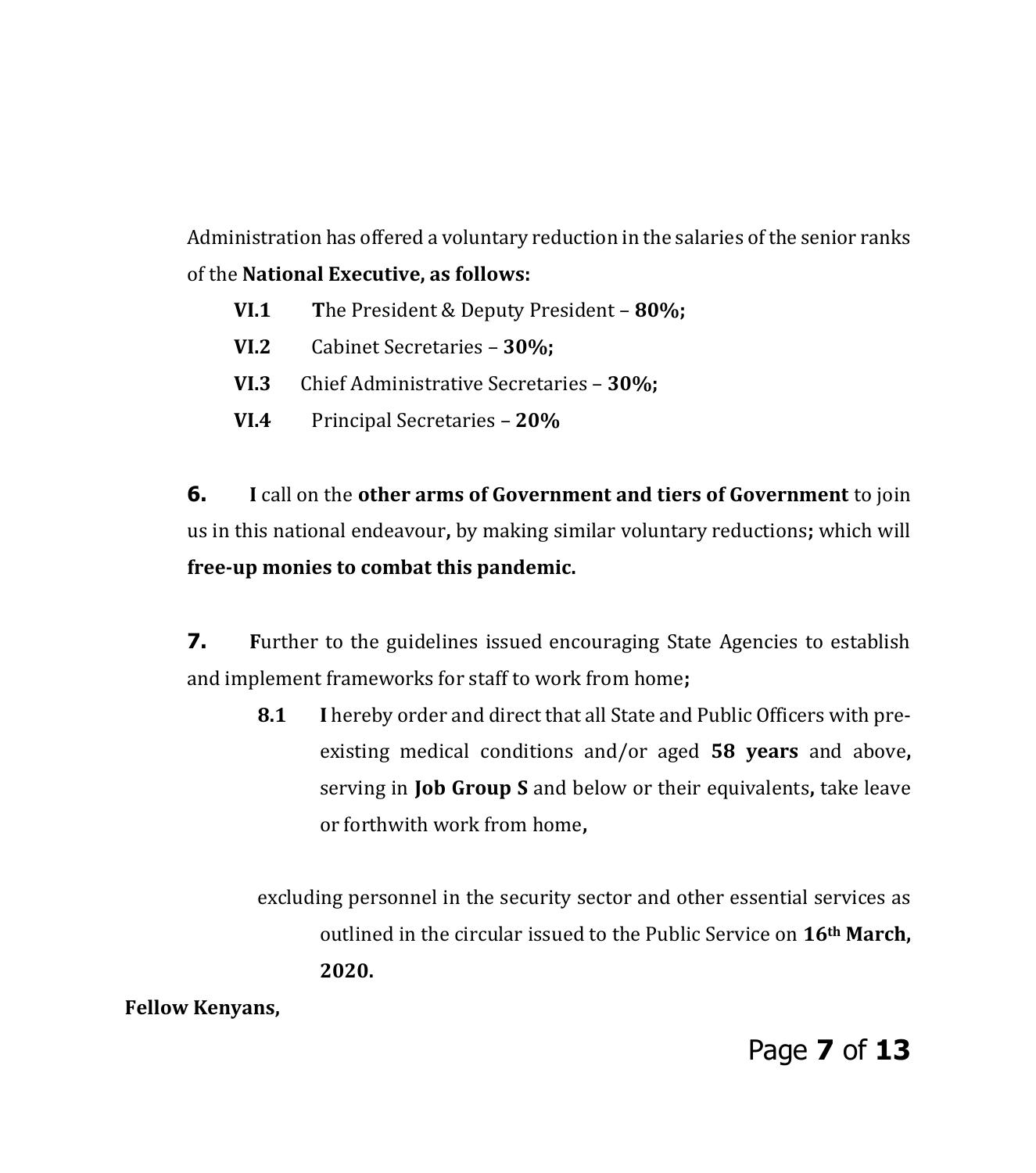**8. The Central Bank of Kenya has additionally rolled out the following** Measures**:** 

- **9.1 T**he lowering of the Central Bank Rate (CBR) to **7.25% from 8.25%** which will prompt commercial banks to lower the interest rates to their borrowers**,** availing the much needed and affordable credit to MSMEs across the country**.**
- **9.2 T**he lowering of the Cash Reserve Ratio (CRR) to **4.25 percent** from **5.25 percent** will provide additional liquidity of **Ksh. 35 Billion** to commercial banks to directly support borrowers that are distressed as a result of the economic effects of the **COVID-19 pandemic.**

**9.3 T**he Central Bank of Kenya shall provide flexibility to banks with regard to requirements for **loan classification** and **provisioning for loans that** were performing as at **March 2,2020** and whose repayment period was extended or were restructured due to the pandemic**.**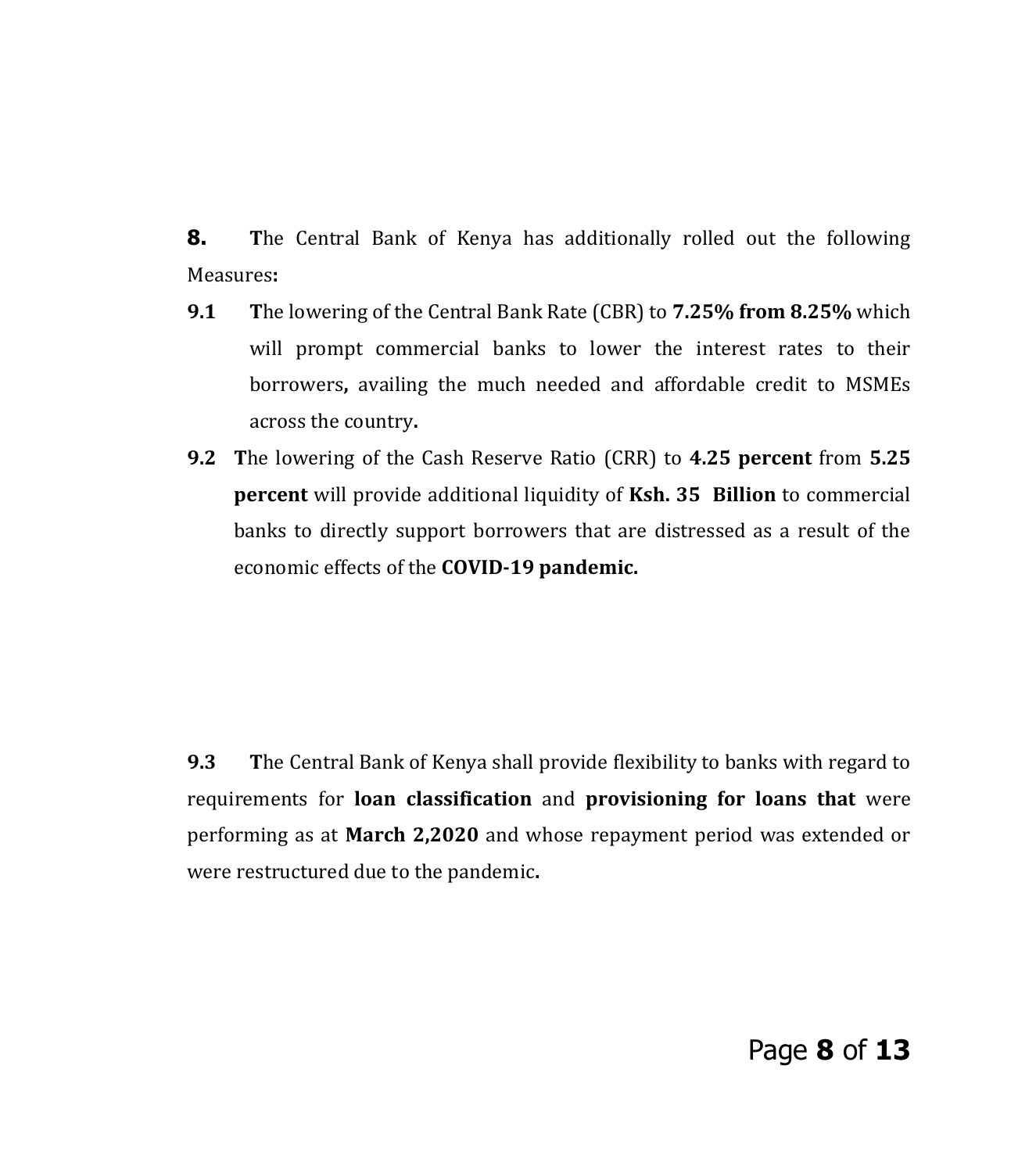**9. I** have re-organized the ordinary calendar of Cabinet**,** its committees and key State Agencies so as to apply a whole-of-government approach to the COVID-19 Pandemic**,** and to foster enhanced responses to the same**.** 

**10. W**e have further introduced close co-ordination and collaboration with the County Governments**;** in addition to the establishment of sectoral Working Groups to more effectively and expeditiously implement action-points**.** 

#### **Fellow Kenyans,**

**11. O**n behalf of a grateful nation**,** I extend our heartfelt and eternal gratitude to our Medical Professionals and Health Workers**,** for their exemplary work that is the backbone of our continuing successes in limiting COVID-19 within our Borders**.** 

**12. I** also wish to recognize and thank all Kenyans serving in critical and essential service sectors, for their excellent efforts which have ensured the continuity of our supply-chains and the provision of critical and essential services**.**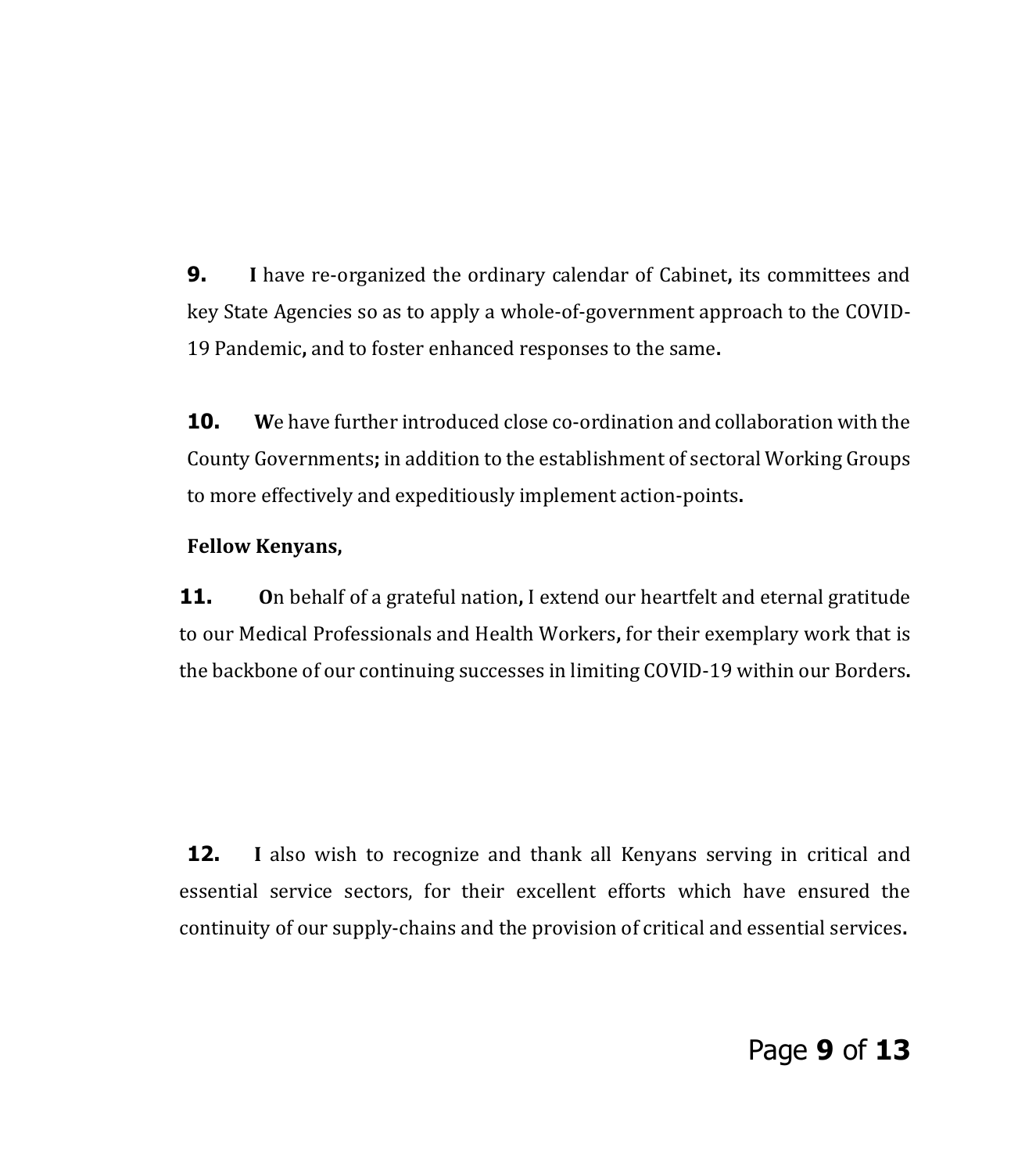**13.** To honour their hard work and sacrifice, it is incumbent on every Kenyan to support the efforts of our Medical Professionals**,** Health Workers**,** Critical and Essential Services Providers**,** and the Government as a whole by reducing movement and congregating in large groups**.**

**14. T**o that end**,** the National Security Council has sanctioned and caused the issuance of a **Public Order Number 1 on the Coronavirus Pandemic,** with the following key aspects**:**

**15.1 T**hat effective **Friday, 27th March, 2020;** a Daily Curfew from **7 p.m. to 5 a.m.** shall be in effect in **the territory of the Republic of Kenya,** with all movement by persons not authorized to do so or not being Medical Professionals**,** Health Workers**,** Critical and Essential Services Providers**,** being prohibited between those hours *(The full list of Critical and Essential Service Providers is annexed to this Statement)***;** and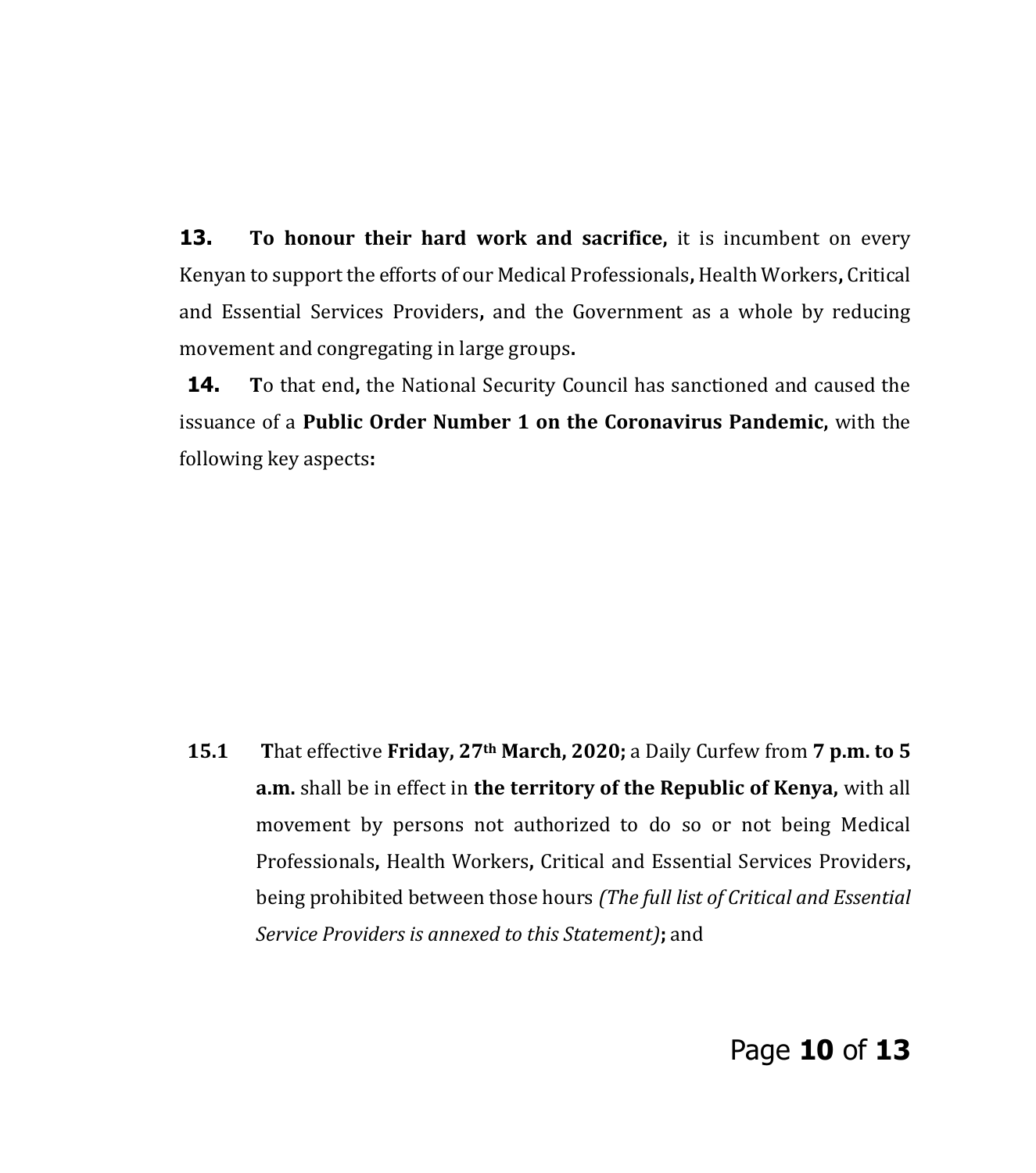**15.2 T**hat with immediate effect**,** the management of the Kenya Ferry Services is vested in the National Police Service**,** the Coast Guard and the National Government Administration Officers (NGAO)**.**

#### **Fellow Kenyans,**

- **15.3 S**ocial Distancing is now our new norm, it is our new way of life**.**
- **15.4 W**e reiterate that the most effective way to limit the spread of the virus is through basic changes in individual behaviour and hygiene**. W**e have recently experienced cases within our country where transmission was from our political and religious leaders who unfortunately did not heed the guidance by the Ministry of Health on self-quarantine and social distancing**.**

**I** therefore once more call on everyone to:

- wash hands frequently with hand sanitizers or soap and water for at least 20 seconds;
- cover our nose and mouth when coughing and sneezing with tissue or flexed elbow;
- avoid close contact with anyone with cold or flu-like symptoms.

## Page **11** of **13**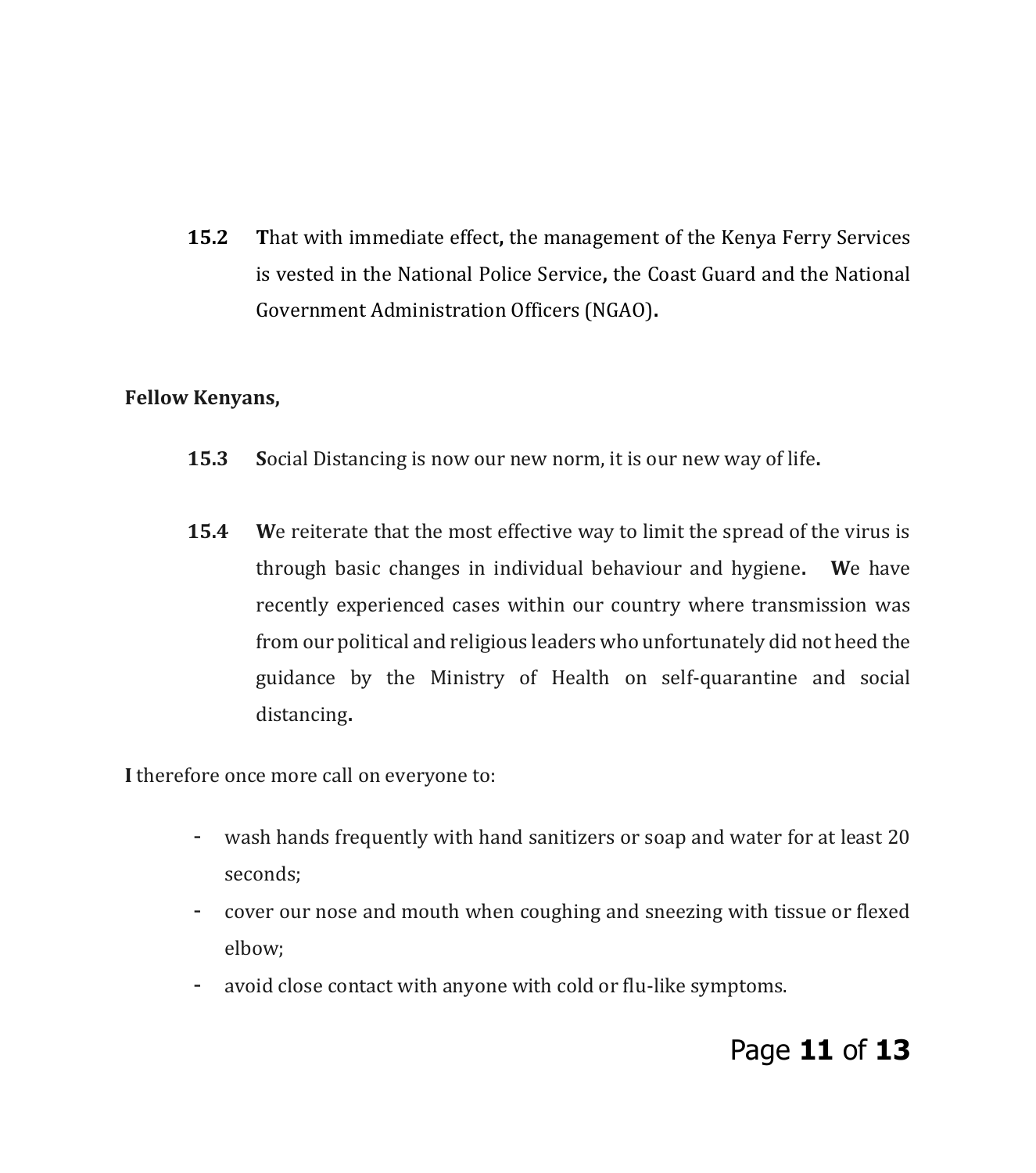**15.** These measures will slow the spread and ease the effects of COVID-19 on our Nation**,** and allow our Health Care System and our First Responders to most effectively deal with the Pandemic**.**

#### **Fellow Kenyans,**

**16. O**ur Nation has always overcome and emerged from **seemingly insurmountable challenges stronger and better.** 

**17. D**efeating this Pandemic demands cooperation**,** collaboration and common action**.** 

**M**ore than that**,** it calls for unity and shared understanding**,** strict adherence to the protocols issued by the Ministry of Health and other relevant Agencies**,** and the adoption by every person of measures that will contain the spread of the virus**.**

**18. Every time we have been faced with adversity Kenyans have coalesced** together and pulled each other out of the situation**.** 

## Page **12** of **13**